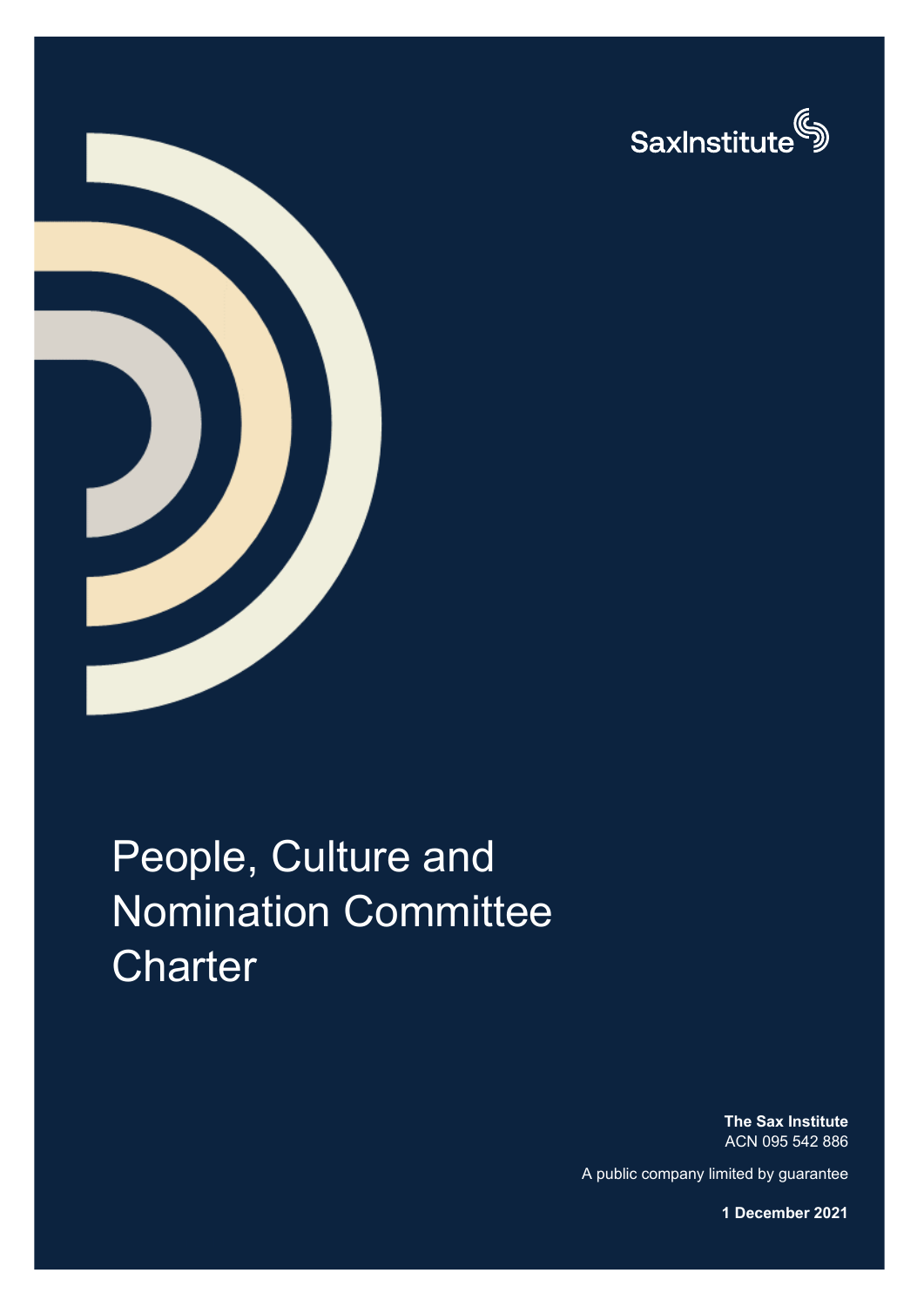#### **The Sax Institute**

30C Wentworth Street, Glebe, NSW, 2037 PO Box K617, Haymarket NSW 1240

People, Culture and Nomination Committee Charter, version 1.0

© Sax Institute 2021

#### **Document history**

| Date first approved: | 1 December 2021     |
|----------------------|---------------------|
| Approved by:         | Sax Institute Board |

#### **Versions**

| <b>Version</b> | <b>Issue Date</b> | <b>Description of revision</b> | <b>Approved by</b>  |
|----------------|-------------------|--------------------------------|---------------------|
| number         |                   |                                |                     |
| 1.0            | 1/12/21           | N/A                            | Sax Institute Board |
|                |                   |                                |                     |
|                |                   |                                |                     |
|                |                   |                                |                     |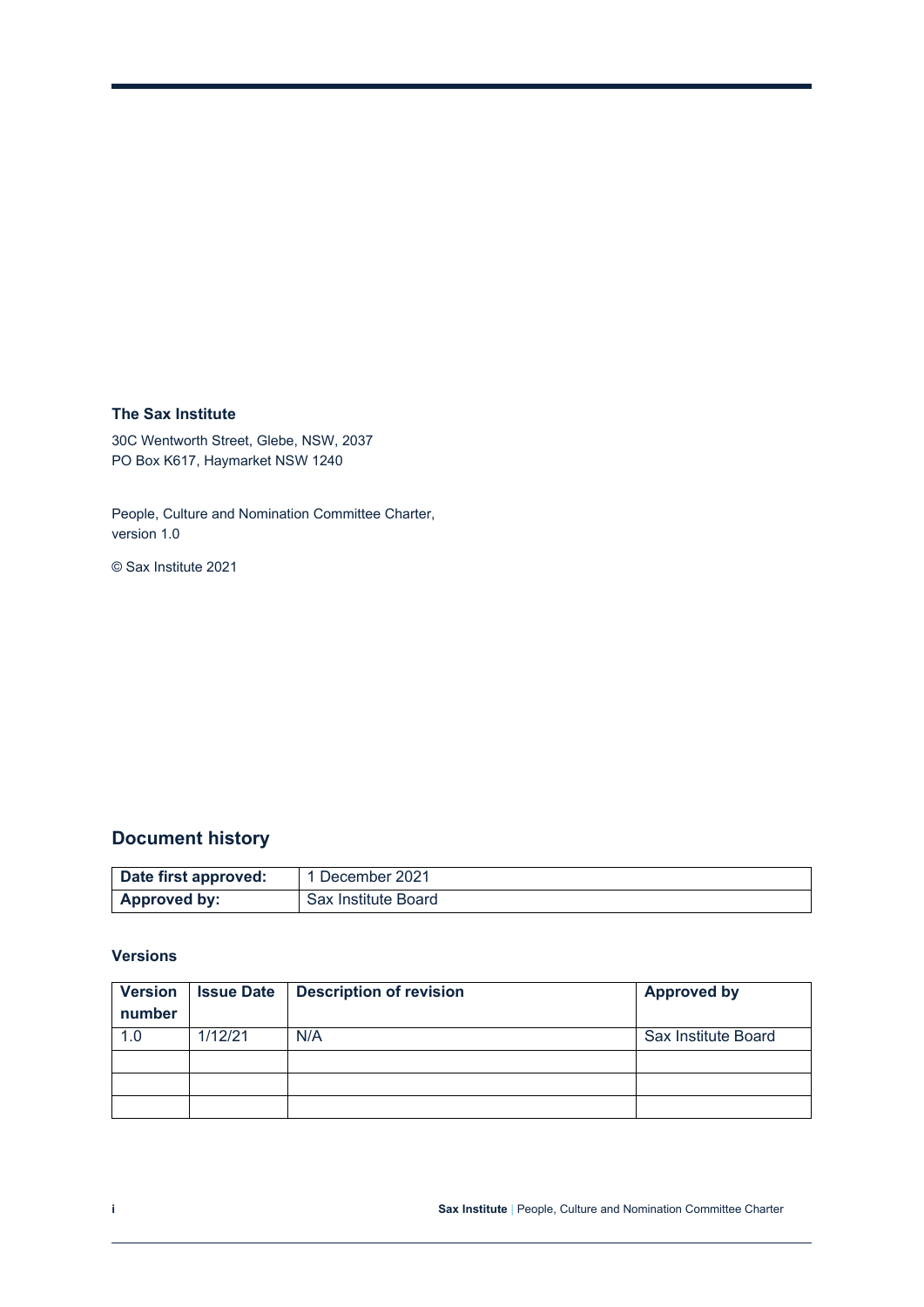## Contents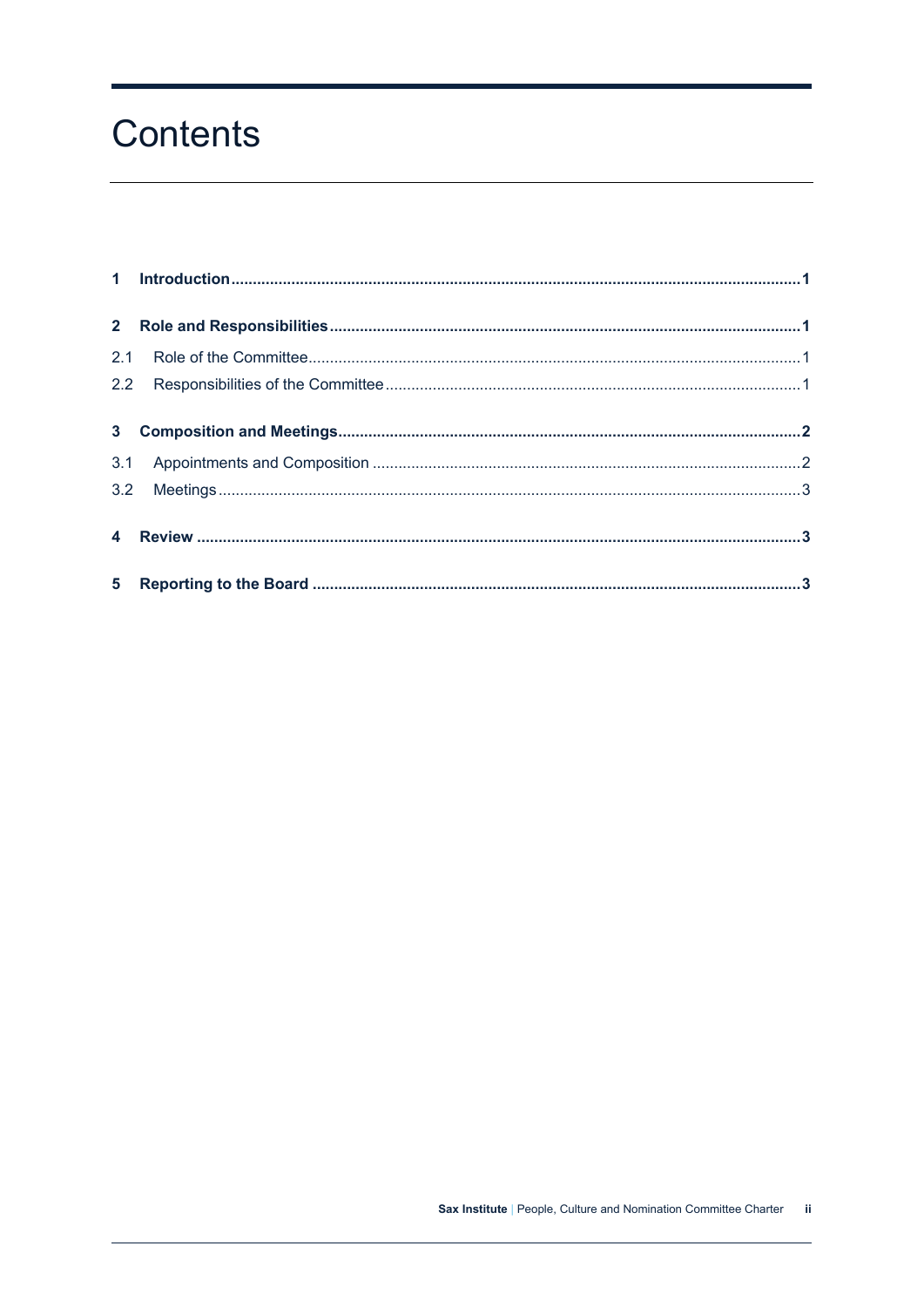## <span id="page-3-0"></span>1 Introduction

- a) The People, Culture and Nomination (PCN) Committee is a committee of the Board of The Sax Institute.
- b) This Charter sets out the role, responsibilities, composition and operation of the Committee.
- c) A term or expression starting with a capital letter has the meaning given to it in the Board Charter.

### <span id="page-3-1"></span>2 Role and Responsibilities

### <span id="page-3-2"></span>**2.1 Role of the Committee**

- a) To assist and advise the Board in fulfilling its responsibilities with:
	- i. ensuring Director nominations, appointment and tenure processes have regard to the law, bring in skills, experience and expertise that support the Company's vision and strategy, and help to position it for future success.
	- ii. the appointment of the Chief Executive Officer, and monitoring Executive team appointments, development, and succession planning.
	- iii. the remuneration of the Chief Executive Officer and the remuneration and benefits policy for the Company.
	- iv. the formulation and review of relevant policies and practices that are fit for purpose and enable the Company to attract and develop staff.
	- v. developing a culture within the Company that aligns with the vision and mission and promotes and enforces behaviour that drives long-term growth and success.

### <span id="page-3-3"></span>**2.2 Responsibilities of the Committee**

- a) For Director nominations and appointments, the Committee shall:
	- i. engage with stakeholders to assist the Board in identifying suitable candidates for the position of Independent Chair and/or Non-Executive Independent Directors, to the Board;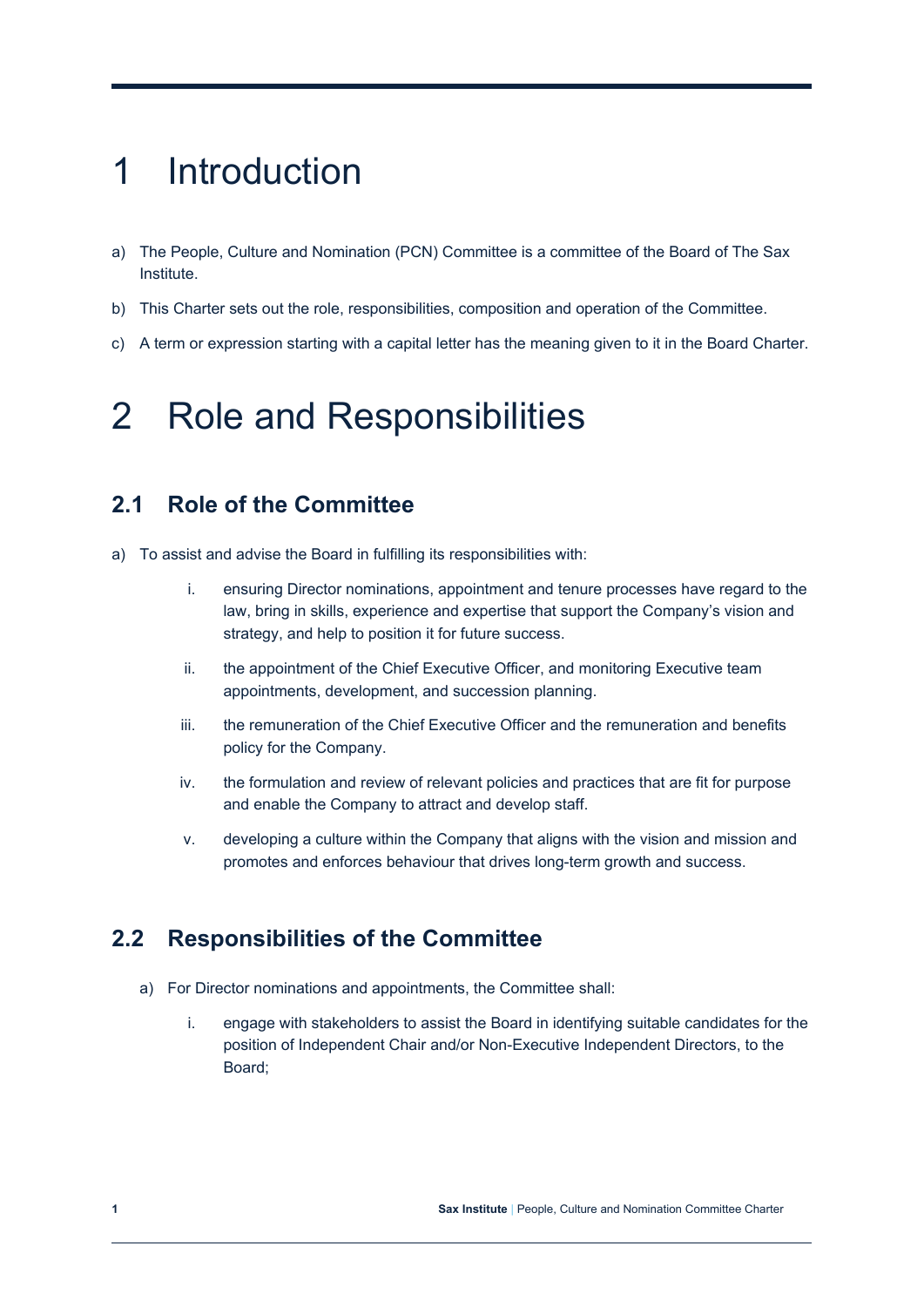- ii. provide recommendations to the Board on all director appointments and reappointments consistent with the Constitution and the Board Charter, including Board policies in relation to skill, knowledge and diversity.
- i. assist the Board in maintaining an awareness of all Board tenures and to support Board succession planning requirements;
- ii. assist the Board in any internal or external reviews of the Board, to enhance the necessary and desirable competencies of the Chair, directors and the collective Board, to enable an appropriate balance of skills, diversity, experience and expertise;
- b) Assist in the search and recommendation to the Board of prospective candidates for the appointment of the CEO;
- c) To benchmark and recommend to the Board, from time to time, the remuneration package of the CEO
- d) To review in consultation with the CEO, and make recommendations to the Board, on the overall Remuneration and Benefits Policy of the Institute so it is aligned with market trends and there is no gender or other inappropriate bias in the remuneration of senior executives and other employees.
- e) To review and make recommendations to the Board in respect of the Institute's values and Code of Conduct policy.
- f) To review and make recommendations to the Board on the relevant policies that require Board approval (as set out in Part A of the Delegations Policy).
- g) To review regular reporting on
	- i. achievement of objectives set in our people and culture strategies and plans, including but not limited to diversity and inclusion, learning and development, and performance management;
	- ii. staff wellbeing and engagement; and
	- iii. key workplace relations matters and employment law, as required.

## <span id="page-4-0"></span>3 Composition and Meetings

### <span id="page-4-1"></span>**3.1 Appointments and Composition**

- a) The Committee shall be constituted of not less than three (3) members including at least two (2) Directors, assisted by the Chief Executive Officer and the Company Secretary.
- b) The Board shall appoint both the Chair, who shall be an independent director but not the chair of the Board, and the members of the Committee. The Board may by way of resolution remove or appoint Committee members at any time.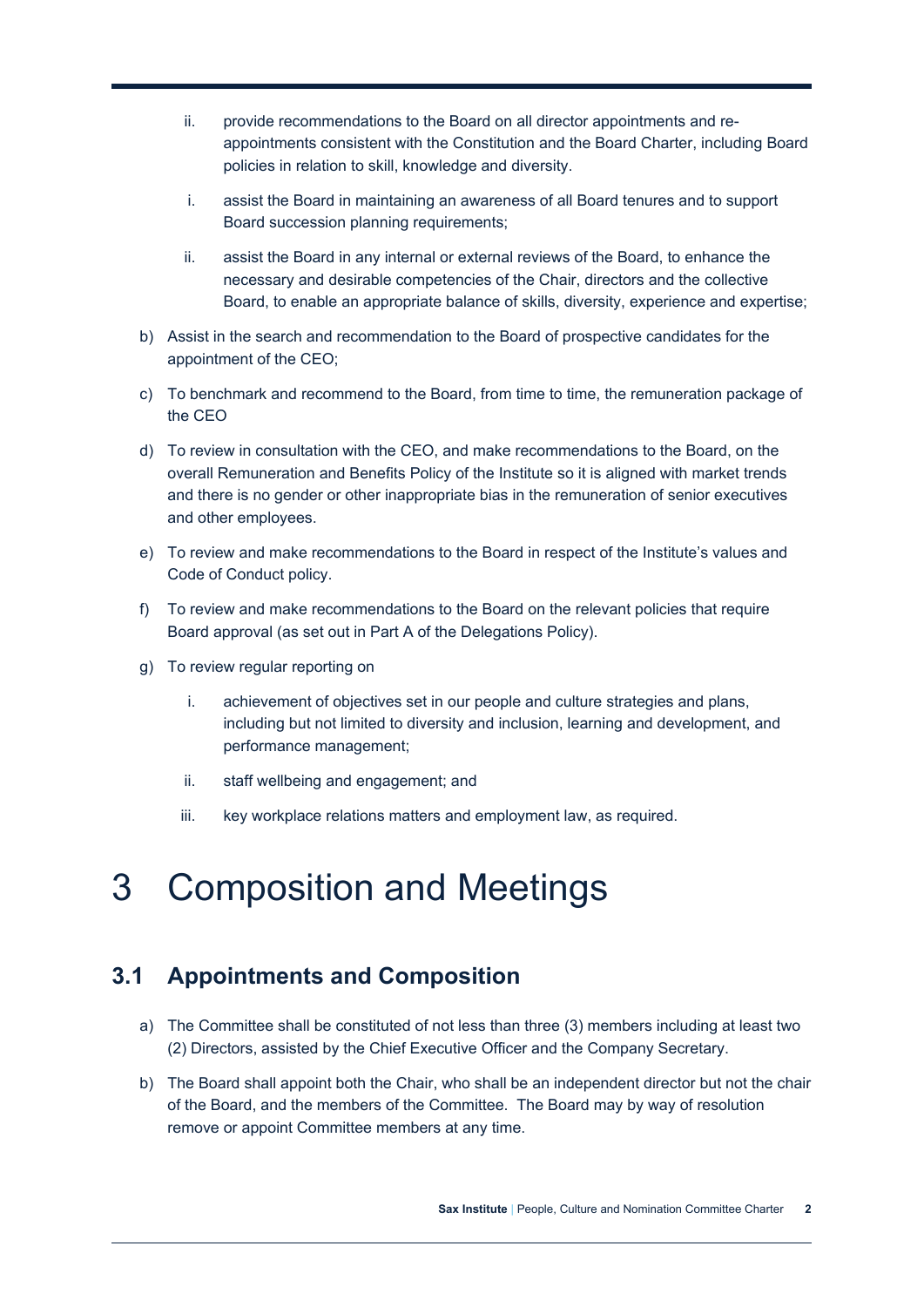- c) The Board shall ensure the Committee remains of sufficient size, independence and technical expertise to discharge its mandate effectively.
- d) Each member of the Committee must abide by the Company's Code of Conduct Policy and be free of any relationship that may interfere with the exercise of independent judgement.
- e) The Committee has direct access to the Institute's officers and advisers, both external and internal, and has the authority to seek external independent, professional or other advice it requires to assist with meeting its responsibilities.

#### <span id="page-5-0"></span>**3.2 Meetings**

- a) Meetings of the Committee will be held at a minimum of two times per annum or as requested by the Board.
- b) A quorum shall be a minimum of three Committee members.
- c) Meetings of the committee may be held face to face or using any technology which enables members to participate in a discussion.
- d) All Directors are to be advised of scheduled meeting dates for the Committee. Any Board member who is not a member of the Committee may attend meetings of the Committee.
- e) Non-committee members, including members of management, may attend all or part of a meeting of the Committee at the invitation of the Committee Chair.
- f) The CEO, Company Secretary and Head, Business Services Transformation shall be invited to attend the Committee but must not be present during discussion on any matters that the Committee deem not to be appropriate.

### <span id="page-5-1"></span>4 Review

- a) The Committee shall review this Charter at least every two years to provide assurance that it remains consistent with the Board's objectives and responsibilities
- b) The Board must approve any amendments made to the charter as a result of any review.

### <span id="page-5-2"></span>5 Reporting to the Board

a) The Committee Chair or delegate will report the outcome of deliberations to the Board following each meeting.